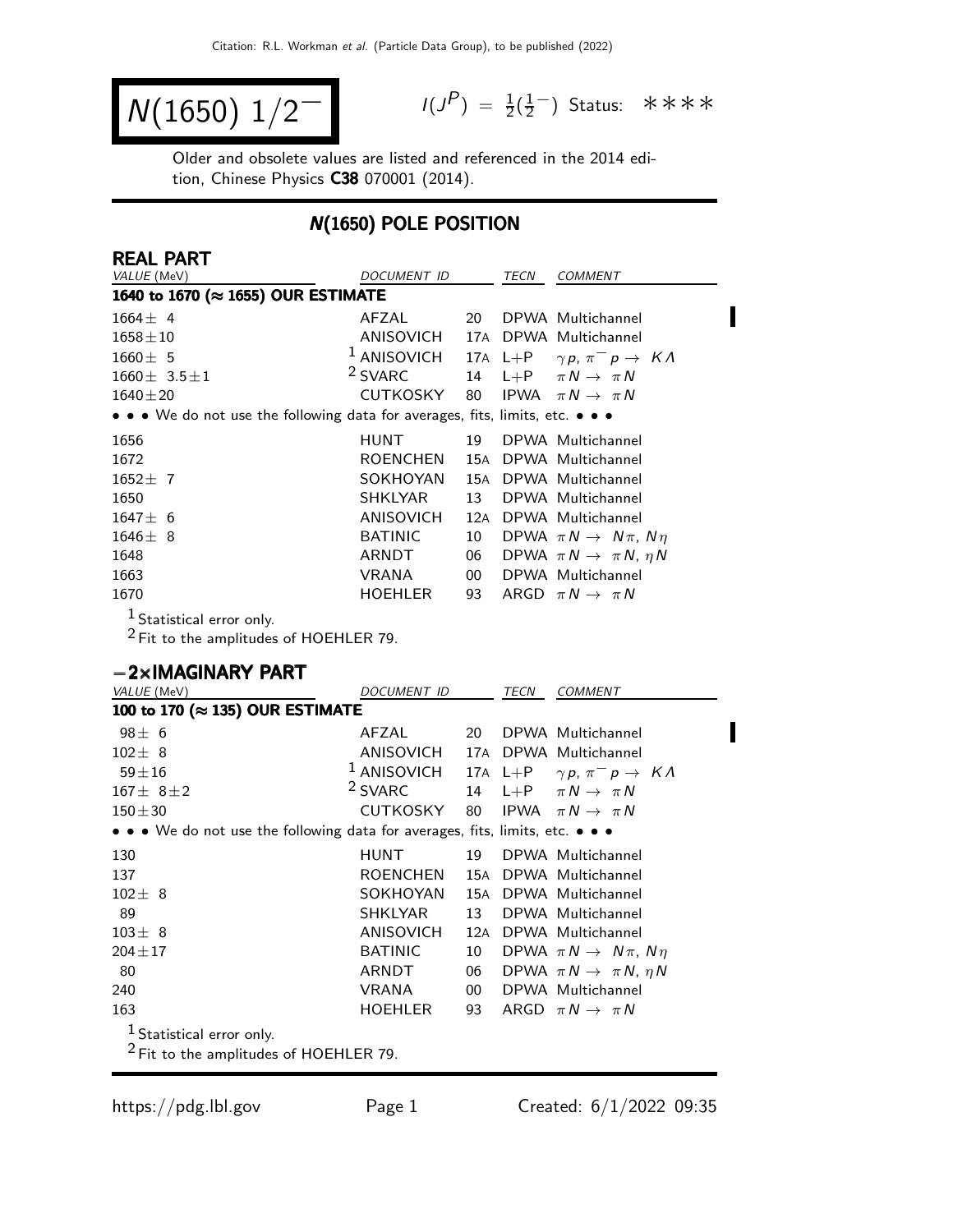### N(1650) ELASTIC POLE RESIDUE

| MODULUS  r                                                                                                            |                  |     |      |                                           |
|-----------------------------------------------------------------------------------------------------------------------|------------------|-----|------|-------------------------------------------|
| VALUE (MeV)                                                                                                           | DOCUMENT ID      |     | TECN | COMMENT                                   |
| 25 to 55 ( $\approx$ 45) OUR ESTIMATE                                                                                 |                  |     |      |                                           |
| $27 \pm 6$                                                                                                            | SOKHOYAN         |     |      | 15A DPWA Multichannel                     |
| 47 $\pm$ 3 $\pm$ 1                                                                                                    | $1$ SVARC        |     |      | 14 L+P $\pi N \rightarrow \pi N$          |
| $60 + 10$                                                                                                             | CUTKOSKY         |     |      | 80 IPWA $\pi N \rightarrow \pi N$         |
| $\bullet \bullet \bullet$ We do not use the following data for averages, fits, limits, etc. $\bullet \bullet \bullet$ |                  |     |      |                                           |
| 37                                                                                                                    | <b>ROENCHEN</b>  |     |      | 15A DPWA Multichannel                     |
| 19                                                                                                                    | <b>SHKLYAR</b>   | 13  |      | DPWA Multichannel                         |
| $24 + 3$                                                                                                              | <b>ANISOVICH</b> | 12A |      | DPWA Multichannel                         |
| 100                                                                                                                   | <b>BATINIC</b>   | 10  |      | DPWA $\pi N \rightarrow N \pi$ , $N \eta$ |
| 14                                                                                                                    | ARNDT            | 06  |      | DPWA $\pi N \rightarrow \pi N$ , $\eta N$ |
| 39                                                                                                                    | <b>HOEHLER</b>   | 93  |      | ARGD $\pi N \rightarrow \pi N$            |
|                                                                                                                       |                  |     |      |                                           |

1 Fit to the amplitudes of HOEHLER 79.

### PHASE θ

| VALUE $(^\circ)$                                                                                                      | DOCUMENT ID                    |    | <b>TECN</b> | <b>COMMENT</b>                            |  |  |  |  |
|-----------------------------------------------------------------------------------------------------------------------|--------------------------------|----|-------------|-------------------------------------------|--|--|--|--|
| $-80$ to $-50$ ( $\approx -70$ ) OUR ESTIMATE                                                                         |                                |    |             |                                           |  |  |  |  |
| $-60\pm 20$                                                                                                           | SOKHOYAN 15A DPWA Multichannel |    |             |                                           |  |  |  |  |
| $-47 \pm 3 \pm 1$                                                                                                     | $1$ SVARC                      |    |             | 14 L+P $\pi N \rightarrow \pi N$          |  |  |  |  |
| $-75 + 25$                                                                                                            | CUTKOSKY                       |    |             | 80 IPWA $\pi N \rightarrow \pi N$         |  |  |  |  |
| $\bullet \bullet \bullet$ We do not use the following data for averages, fits, limits, etc. $\bullet \bullet \bullet$ |                                |    |             |                                           |  |  |  |  |
| $-59$                                                                                                                 | <b>ROENCHEN</b>                |    |             | 15A DPWA Multichannel                     |  |  |  |  |
| $-46$                                                                                                                 | SHKLYAR                        | 13 |             | DPWA Multichannel                         |  |  |  |  |
| $-75 \pm 12$                                                                                                          | <b>ANISOVICH</b>               |    |             | 12A DPWA Multichannel                     |  |  |  |  |
| $-65$                                                                                                                 | <b>BATINIC</b>                 | 10 |             | DPWA $\pi N \rightarrow N \pi$ , $N \eta$ |  |  |  |  |
| $-69$                                                                                                                 | ARNDT                          | 06 |             | DPWA $\pi N \rightarrow \pi N$ , $\eta N$ |  |  |  |  |
| $-37$                                                                                                                 | <b>HOEHLER</b>                 |    |             | 93 ARGD $\pi N \rightarrow \pi N$         |  |  |  |  |
| $1$ Fit to the amplitudes of HOEHLER 79.                                                                              |                                |    |             |                                           |  |  |  |  |

#### N(1650) INELASTIC POLE RESIDUE

The "normalized residue" is the residue divided by  $\Gamma_{pole}/2$ .

### Normalized residue in  $N\pi \rightarrow N(1650) \rightarrow N\eta$

| <i>MODULUS</i>                                                                | PHASE $(^\circ)$ | <i>DOCUMENT ID</i>              |  | TECN | COMMENT |  |  |  |
|-------------------------------------------------------------------------------|------------------|---------------------------------|--|------|---------|--|--|--|
| $0.29 \pm 0.03$                                                               | $134 + 10$       | ANISOVICH 12A DPWA Multichannel |  |      |         |  |  |  |
| • • • We do not use the following data for averages, fits, limits, etc. • • • |                  |                                 |  |      |         |  |  |  |
| 0.21                                                                          | 48               | ROENCHEN 15A DPWA Multichannel  |  |      |         |  |  |  |

### Normalized residue in  $N\pi \rightarrow N(1650) \rightarrow \Lambda K$

| <i>MODULUS</i>                     | PHASE $(^\circ)$                                                              | DOCUMENT ID                                                                                            | TECN | <b>COMMENT</b>            |  |
|------------------------------------|-------------------------------------------------------------------------------|--------------------------------------------------------------------------------------------------------|------|---------------------------|--|
| $0.26 \pm 0.10$<br>$0.10 \pm 0.10$ | $110 \pm 20$<br>$95 \pm 33$                                                   | ANISOVICH 17A DPWA Multichannel<br><sup>1</sup> ANISOVICH 17A L+P $\gamma p$ , $\pi^- p \to K \Lambda$ |      |                           |  |
|                                    | • • • We do not use the following data for averages, fits, limits, etc. • • • |                                                                                                        |      |                           |  |
| 0.20<br>$0.23 \pm 0.09$            | $-54$<br>$85\pm9$                                                             | <b>ROENCHEN</b><br>ANISOVICH 12A DPWA Multichannel                                                     |      | 15A DPWA Multichannel     |  |
| $1$ Statistical error only.        |                                                                               |                                                                                                        |      |                           |  |
| https://pdg.lbl.gov                |                                                                               | Page 2                                                                                                 |      | Created: $6/1/2022$ 09:35 |  |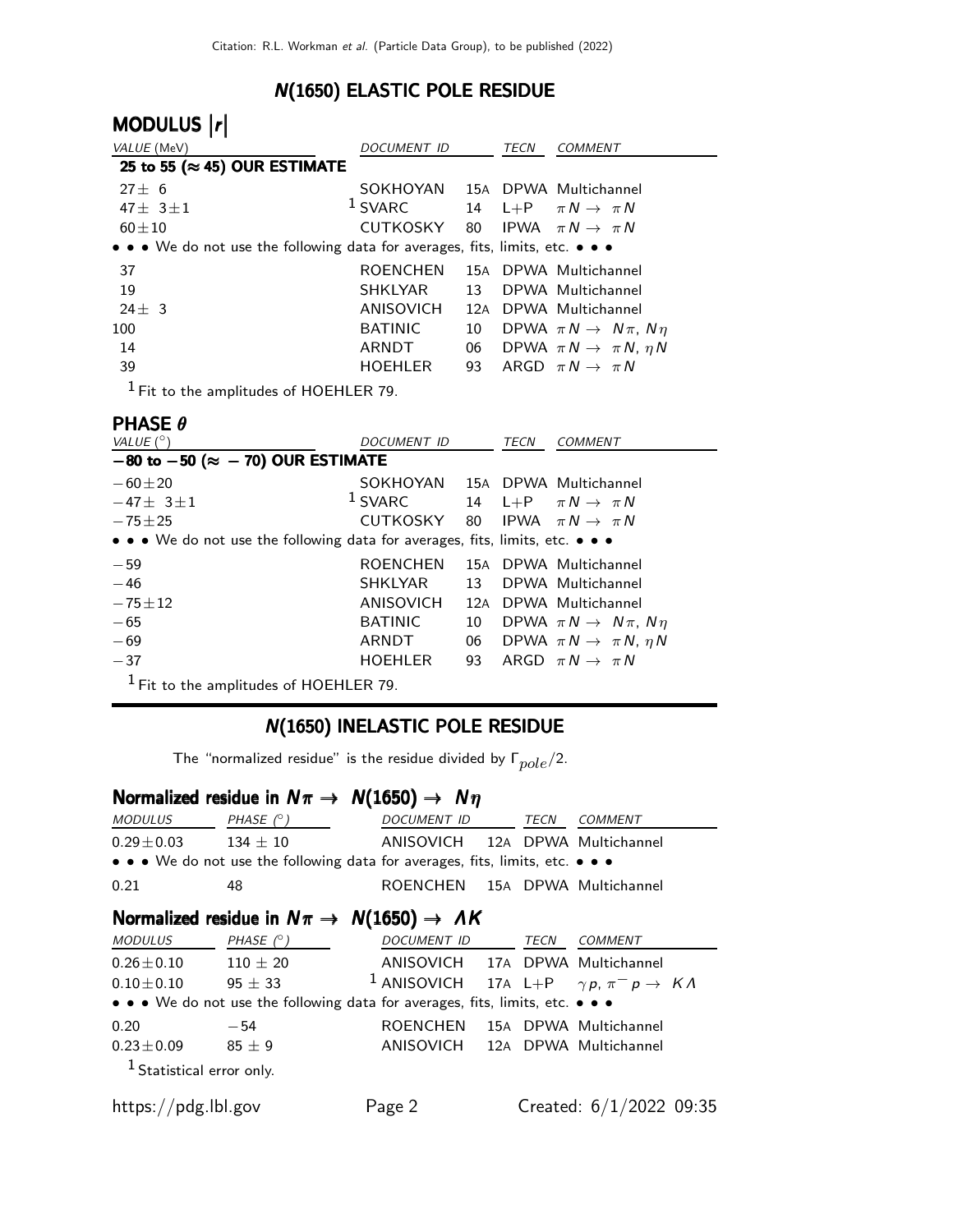|                                                                         | Normalized residue in $N\pi \to N(1650) \to \Sigma K$                         |                                |  |  |  |  |  |  |
|-------------------------------------------------------------------------|-------------------------------------------------------------------------------|--------------------------------|--|--|--|--|--|--|
| MODULUS                                                                 | PHASE (°) DOCUMENT ID TECN COMMENT                                            |                                |  |  |  |  |  |  |
|                                                                         | • • • We do not use the following data for averages, fits, limits, etc. • • • |                                |  |  |  |  |  |  |
| $0.026 -74$                                                             |                                                                               | ROENCHEN 15A DPWA Multichannel |  |  |  |  |  |  |
| Normalized residue in $N\pi \to N(1650) \to \Delta \pi$ , D-wave        |                                                                               |                                |  |  |  |  |  |  |
|                                                                         | $MODULUS PHASE \circ) DOCUMENT ID TECN COMMENT$                               |                                |  |  |  |  |  |  |
|                                                                         | $0.19 \pm 0.06$ $-30 \pm 20$ SOKHOYAN 15A DPWA Multichannel                   |                                |  |  |  |  |  |  |
|                                                                         | • • • We do not use the following data for averages, fits, limits, etc. • • • |                                |  |  |  |  |  |  |
|                                                                         | $0.23 \pm 0.04$ $-30 \pm 20$ ANISOVICH 12A DPWA Multichannel                  |                                |  |  |  |  |  |  |
|                                                                         | Normalized residue in $N\pi \rightarrow N(1650) \rightarrow N\sigma$          |                                |  |  |  |  |  |  |
|                                                                         | $MODULUS$ PHASE $(^\circ)$                                                    | DOCUMENT ID TECN COMMENT       |  |  |  |  |  |  |
|                                                                         | $0.20 \pm 0.15$ undefined                                                     | SOKHOYAN 15A DPWA Multichannel |  |  |  |  |  |  |
| Normalized residue in $N\pi \rightarrow N(1650) \rightarrow N(1440)\pi$ |                                                                               |                                |  |  |  |  |  |  |
|                                                                         | $MODULUS$ PHASE $(°)$ DOCUMENT ID TECN COMMENT                                |                                |  |  |  |  |  |  |
|                                                                         | $0.30 \pm 0.17$ undefined $SOKHOYAN$ 15A DPWA Multichannel                    |                                |  |  |  |  |  |  |

# N(1650) BREIT-WIGNER MASS

| VALUE (MeV)  |                                                                               | <i>DOCUMENT ID</i> |                 | TECN | <b>COMMENT</b>                               |
|--------------|-------------------------------------------------------------------------------|--------------------|-----------------|------|----------------------------------------------|
| 1635         | to 1665 (≈ 1650) OUR ESTIMATE                                                 |                    |                 |      |                                              |
| 1657         | ± 6                                                                           | GOLOVATCH 19       |                 |      | DPWA $\gamma p \rightarrow \pi^+ \pi^- p$    |
| $1666 \pm 3$ |                                                                               | $1$ HUNT           | 19              |      | DPWA Multichannel                            |
| $1634 \pm 5$ |                                                                               | KASHEVAROV 17      |                 |      | DPWA $\gamma p \rightarrow \eta p, \eta' p$  |
| 1654         | $+6$                                                                          | SOKHOYAN           | 15A             |      | DPWA Multichannel                            |
| 1665         | $±$ 2                                                                         | $1$ SHKLYAR        |                 |      | 13 DPWA Multichannel                         |
|              | $1634.7 \pm 1.1$                                                              | $1$ ARNDT          |                 |      | 06 DPWA $\pi N \rightarrow \pi N$ , $\eta N$ |
| 1650         | ±30                                                                           | CUTKOSKY           |                 |      | 80 IPWA $\pi N \rightarrow \pi N$            |
| $1670 + 8$   |                                                                               | <b>HOEHLER</b>     | 79              |      | IPWA $\pi N \rightarrow \pi N$               |
|              | • • • We do not use the following data for averages, fits, limits, etc. • • • |                    |                 |      |                                              |
| 1651         | ± 6                                                                           | ANISOVICH          |                 |      | 12A DPWA Multichannel                        |
| 1664         | $±$ 2                                                                         | $1$ SHRESTHA       | 12A             |      | DPWA Multichannel                            |
| 1652         | ± 9                                                                           | <b>BATINIC</b>     | 10              |      | DPWA $\pi N \rightarrow N \pi$ , $N \eta$    |
| 1665         | $+2$                                                                          | PENNER             | 02C             |      | DPWA Multichannel                            |
| 1647         | $\pm 20$                                                                      | BAI                | 01B             | BES  | $J/\psi \rightarrow p\overline{p}\eta$       |
| 1689         | ±12                                                                           | <b>VRANA</b>       | 00 <sup>1</sup> |      | DPWA Multichannel                            |
|              | <sup>1</sup> Statistical error only.                                          |                    |                 |      |                                              |

# N(1650) BREIT-WIGNER WIDTH

| VALUE (MeV)                              | <i>DOCUMENT ID</i>                     | TECN | COMMENT                                                   |
|------------------------------------------|----------------------------------------|------|-----------------------------------------------------------|
| 100 to 150 ( $\approx$ 125) OUR ESTIMATE |                                        |      |                                                           |
| 154 $\pm 28$                             |                                        |      | GOLOVATCH 19 DPWA $\gamma p \rightarrow \pi^+ \pi^- p$    |
| 133 $\pm$ 7                              | <sup>1</sup> HUNT 19 DPWA Multichannel |      |                                                           |
| $128 \pm 16$                             |                                        |      | KASHEVAROV 17 DPWA $\gamma p \rightarrow \eta p, \eta' p$ |
| $102 + 8$                                | SOKHOYAN 15A DPWA Multichannel         |      |                                                           |
| https://pdg.lbl.gov                      | Page 3                                 |      | Created: 6/1/2022 09:35                                   |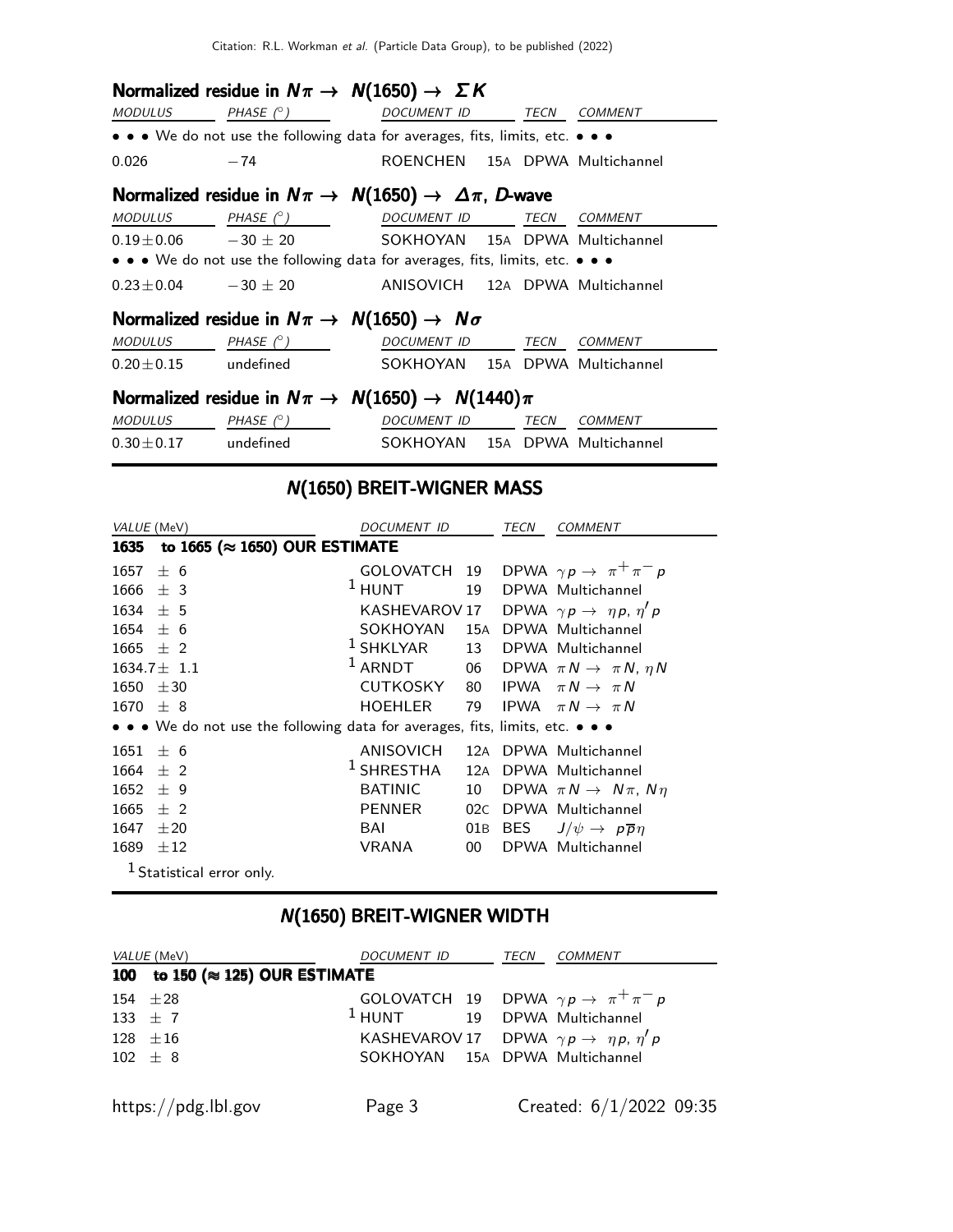| $147 + 14$                                                                    | $1$ SHKLYAR                                 |        | 13 DPWA Multichannel                                            |
|-------------------------------------------------------------------------------|---------------------------------------------|--------|-----------------------------------------------------------------|
| $115.4 \pm 2.8$                                                               |                                             |        | <sup>1</sup> ARNDT 06 DPWA $\pi N \rightarrow \pi N$ , $\eta N$ |
| 150 $\pm 40$                                                                  | CUTKOSKY 80 IPWA $\pi N \rightarrow \pi N$  |        |                                                                 |
| $180 + 20$                                                                    | HOEHLER 79 IPWA $\pi N \rightarrow \pi N$   |        |                                                                 |
| • • • We do not use the following data for averages, fits, limits, etc. • • • |                                             |        |                                                                 |
| $104 + 10$                                                                    | ANISOVICH                                   |        | 12A DPWA Multichannel                                           |
| $126 + 3$                                                                     | <sup>1</sup> SHRESTHA 12A DPWA Multichannel |        |                                                                 |
| $202 + 16$                                                                    | BATINIC                                     | 10     | DPWA $\pi N \rightarrow N \pi$ , $N \eta$                       |
| 138 $\pm$ 7                                                                   | PENNER                                      |        | 02C DPWA Multichannel                                           |
| 145 $+80$<br>-45                                                              | BAI                                         |        | 01B BES $J/\psi \rightarrow p\overline{p}\eta$                  |
| 202 $\pm 40$                                                                  | <b>VRANA</b>                                | $00\,$ | DPWA Multichannel                                               |
| <sup>1</sup> Statistical error only.                                          |                                             |        |                                                                 |

### N(1650) DECAY MODES

The following branching fractions are our estimates, not fits or averages.

|                       | Mode                        | Fraction $(\Gamma_i/\Gamma)$ |
|-----------------------|-----------------------------|------------------------------|
| $\Gamma_1$            | $N\pi$                      | $50 - 70 \%$                 |
| $\Gamma_2$            | $N\eta$                     | $15 - 35 \%$                 |
| $\Gamma_3$            | ΛK                          | $5 - 15 \%$                  |
| $\Gamma_4$            | $N \pi \pi$                 | $20 - 58 \%$                 |
| $\Gamma_5$            | $\Delta(1232)\pi$ , D-wave  | $6 - 18 \%$                  |
| $\Gamma_6$            | $N \rho$                    | $12 - 22 \%$                 |
| $\Gamma_7$            | $N\rho$ , S=1/2, S-wave     | $<$ 4 %                      |
| $\Gamma_8$            | $N\rho$ , S=3/2, D-wave     | $12 - 18 \%$                 |
| $\Gamma$ <sub>9</sub> | $N\sigma$                   | $2 - 18 \%$                  |
| $\Gamma_{10}$         | $N(1440)\pi$                | $6 - 26 \%$                  |
| $\Gamma_{11}$         | $p\gamma$ , helicity $=1/2$ | $0.04 - 0.20 \%$             |
| $\Gamma_{12}$         | $n\gamma$ , helicity=1/2    | $0.003 - 0.17 \%$            |

### N(1650) BRANCHING RATIOS

| $\Gamma(N\pi)/\Gamma_{\rm total}$                                             |                 |    |  |                                           |  |
|-------------------------------------------------------------------------------|-----------------|----|--|-------------------------------------------|--|
| VALUE $(\%)$                                                                  | DOCUMENT ID     |    |  | <b>COMMENT</b>                            |  |
| 50 to 70 ( $\approx$ 60) OUR ESTIMATE                                         |                 |    |  |                                           |  |
| $64 \pm 4$                                                                    | $1$ HUNT        | 19 |  | DPWA Multichannel                         |  |
| $51 \pm 4$                                                                    | SOKHOYAN        |    |  | 15A DPWA Multichannel                     |  |
| $74\pm$ 3                                                                     | $1$ SHKLYAR     | 13 |  | DPWA Multichannel                         |  |
| $65 \pm 10$                                                                   | <b>CUTKOSKY</b> | 80 |  | IPWA $\pi N \rightarrow \pi N$            |  |
| $61 \pm 4$                                                                    | <b>HOEHLER</b>  | 79 |  | IPWA $\pi N \rightarrow \pi N$            |  |
| • • • We do not use the following data for averages, fits, limits, etc. • • • |                 |    |  |                                           |  |
| $51 \pm 4$                                                                    | ANISOVICH       |    |  | 12A DPWA Multichannel                     |  |
| 57 $\pm$ 2                                                                    | $1$ SHRESTHA    |    |  | 12A DPWA Multichannel                     |  |
| $79 \pm 6$                                                                    | <b>BATINIC</b>  | 10 |  | DPWA $\pi N \rightarrow N \pi$ , $N \eta$ |  |
| 100                                                                           | ARNDT           | 06 |  | DPWA $\pi N \rightarrow \pi N$ , $\eta N$ |  |
| https://pdg.lbl.gov                                                           | Page 4          |    |  | Created: $6/1/2022$ 09:35                 |  |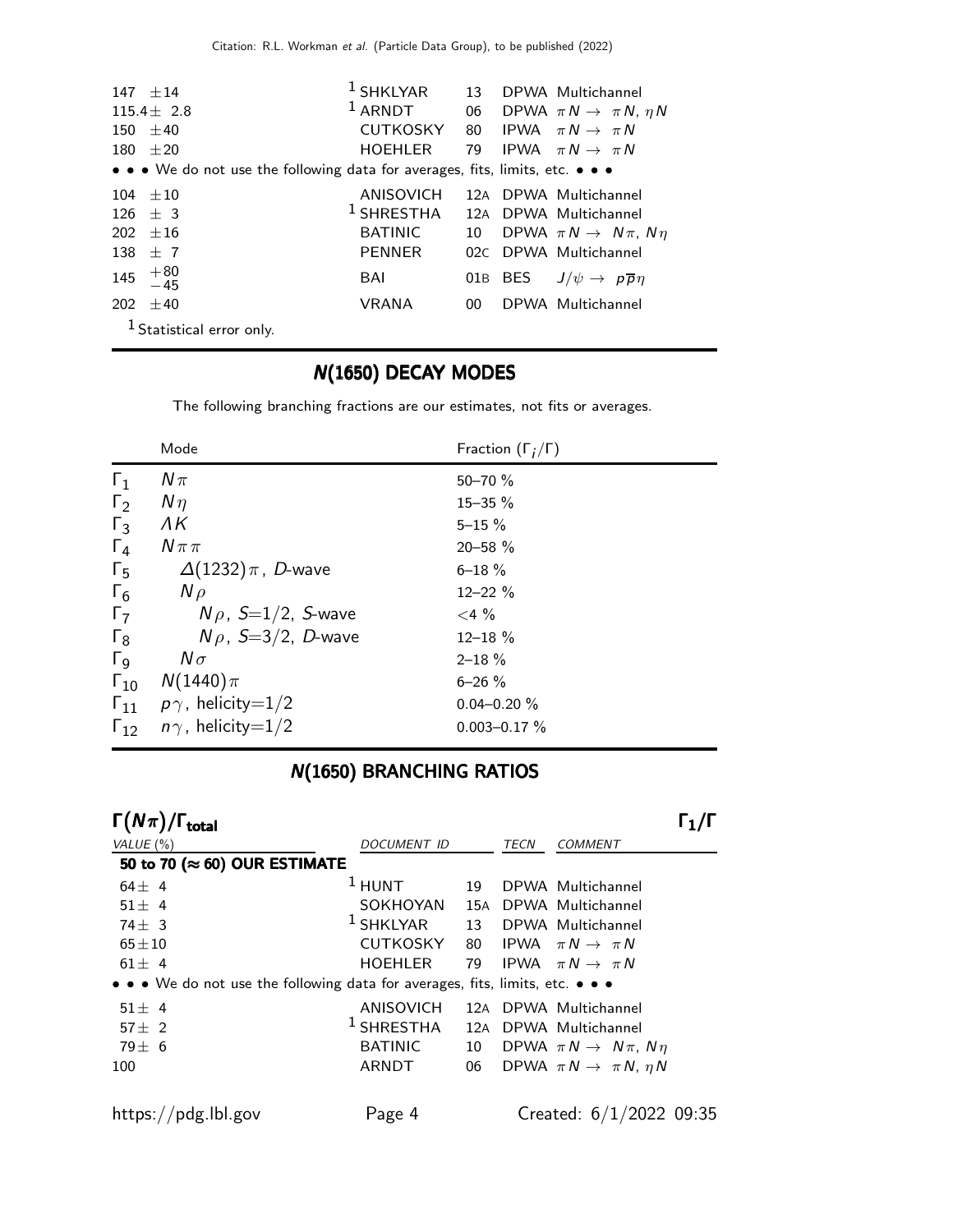| $65 + 4$ | PFNNFR |  | 02C DPWA Multichannel |
|----------|--------|--|-----------------------|
| $74 + 2$ | VRANA  |  | 00 DPWA Multichannel  |
|          |        |  |                       |

<sup>1</sup> Statistical error only.

| total                                                                                                        |                                                                        |    |      |                                           |  |
|--------------------------------------------------------------------------------------------------------------|------------------------------------------------------------------------|----|------|-------------------------------------------|--|
| VALUE $(\%)$                                                                                                 | <i>DOCUMENT ID</i>                                                     |    | TECN | <b>COMMENT</b>                            |  |
| to 35 ( $\approx$ 25) OUR ESTIMATE<br>15                                                                     |                                                                        |    |      |                                           |  |
| 33 $\pm$ 4                                                                                                   | <b>MUELLER</b>                                                         | 20 |      | DPWA Multichannel                         |  |
| $0.8 \pm 0.6$                                                                                                | $1$ HUNT                                                               |    |      | 19 DPWA Multichannel                      |  |
| $28 + 11$                                                                                                    | <sup>2</sup> KASHEVAROV 17 DPWA $\gamma p \rightarrow \eta p, \eta' p$ |    |      |                                           |  |
| $\langle 3$                                                                                                  | <b>SHKLYAR</b>                                                         |    |      | 13 DPWA Multichannel                      |  |
| $18 \pm 4$                                                                                                   | ANISOVICH 12A DPWA Multichannel                                        |    |      |                                           |  |
| • • • We do not use the following data for averages, fits, limits, etc. • • •                                |                                                                        |    |      |                                           |  |
| $21 \pm 2$                                                                                                   | $1$ SHRESTHA                                                           |    |      | 12A DPWA Multichannel                     |  |
| $13 \pm 5$                                                                                                   | <b>BATINIC</b>                                                         | 10 |      | DPWA $\pi N \rightarrow N \pi$ , $N \eta$ |  |
| $1.0 \pm 0.6$                                                                                                | PENNER                                                                 |    |      | 02C DPWA Multichannel                     |  |
| $6 \pm 1$                                                                                                    | VRANA                                                                  | 00 |      | DPWA Multichannel                         |  |
| <sup>1</sup> Statistical error only.<br><sup>2</sup> Assuming A <sub>1/2</sub> = 0.045 GeV <sup>-1/2</sup> . |                                                                        |    |      |                                           |  |
|                                                                                                              |                                                                        |    |      |                                           |  |

Γ(ΛΚ)/Γ<sub>total</sub> Γ<sub>3</sub>/Γ total and the set of the set of the set of the set of the set of the set of the set of the set of the set of t VALUE (%) DOCUMENT ID TECN COMMENT  $5$  to  $15$  ( $\approx$  10) OUR ESTIMATE  $3.5 \pm 0.2$ <sup>1</sup> HUNT 19 DPWA Multichannel  $10 \pm 5$  ANISOVICH 12A DPWA Multichannel<br>4  $\pm 1$   $1 \text{SHKLYAR}$  05 DPWA Multichannel 4  $\pm 1$ 05 DPWA Multichannel • • • We do not use the following data for averages, fits, limits, etc. • • •  $8 \quad \pm 1$ <br> $2.7 \pm 0.4$ 1 SHRESTHA 12<sup>A</sup> DPWA Multichannel PENNER 02C DPWA Multichannel 1 Statistical error only.

| $\Gamma(N\pi\pi)/\Gamma_{\rm total}$ |                                                |      |                | $\Gamma_4/\Gamma$ |
|--------------------------------------|------------------------------------------------|------|----------------|-------------------|
| <i>VALUE</i>                         | <i>DOCUMENT ID</i>                             | TECN | <i>COMMENT</i> |                   |
| $0.12\!\pm\!0.02$                    | GOLOVATCH 19 DPWA $\gamma p \to \pi^+ \pi^- p$ |      |                |                   |

| $\Gamma(\Delta(1232)\pi, D$ -wave)/ $\Gamma_{\rm total}$ | $\Gamma_5/\Gamma$ |
|----------------------------------------------------------|-------------------|
|                                                          |                   |

| VALUE $(\%)$                                                                  | DOCUMENT ID                                 |    | TECN | <i>COMMENT</i>        |
|-------------------------------------------------------------------------------|---------------------------------------------|----|------|-----------------------|
| < 0.2                                                                         | $1$ HUNT                                    | 19 |      | DPWA Multichannel     |
| $12 \pm 6$                                                                    | SOKHOYAN 15A DPWA Multichannel              |    |      |                       |
| • • • We do not use the following data for averages, fits, limits, etc. • • • |                                             |    |      |                       |
| $19 \pm 9$                                                                    | ANISOVICH                                   |    |      | 12A DPWA Multichannel |
| $7 \pm 2$                                                                     | <sup>1</sup> SHRESTHA 12A DPWA Multichannel |    |      |                       |
| 2 $\pm 1$                                                                     | VRANA                                       | 00 |      | DPWA Multichannel     |
| <sup>1</sup> Statistical error only.                                          |                                             |    |      |                       |
|                                                                               |                                             |    |      |                       |

| $\Gamma(N\rho, S=1/2, S$ -wave)/ $\Gamma_{\rm total}$ |                     |    |             |                   | $\Gamma_7/\Gamma$ |
|-------------------------------------------------------|---------------------|----|-------------|-------------------|-------------------|
| VALUE $(\%)$                                          | DOCUMENT ID         |    | <b>TECN</b> | COMMENT           |                   |
| $1.8 \pm 1.7$                                         | $\overline{1}$ HUNT | 19 |             | DPWA Multichannel |                   |
| $^1$ Statistical error only.                          |                     |    |             |                   |                   |
| $\cdots$                                              |                     |    |             | .                 |                   |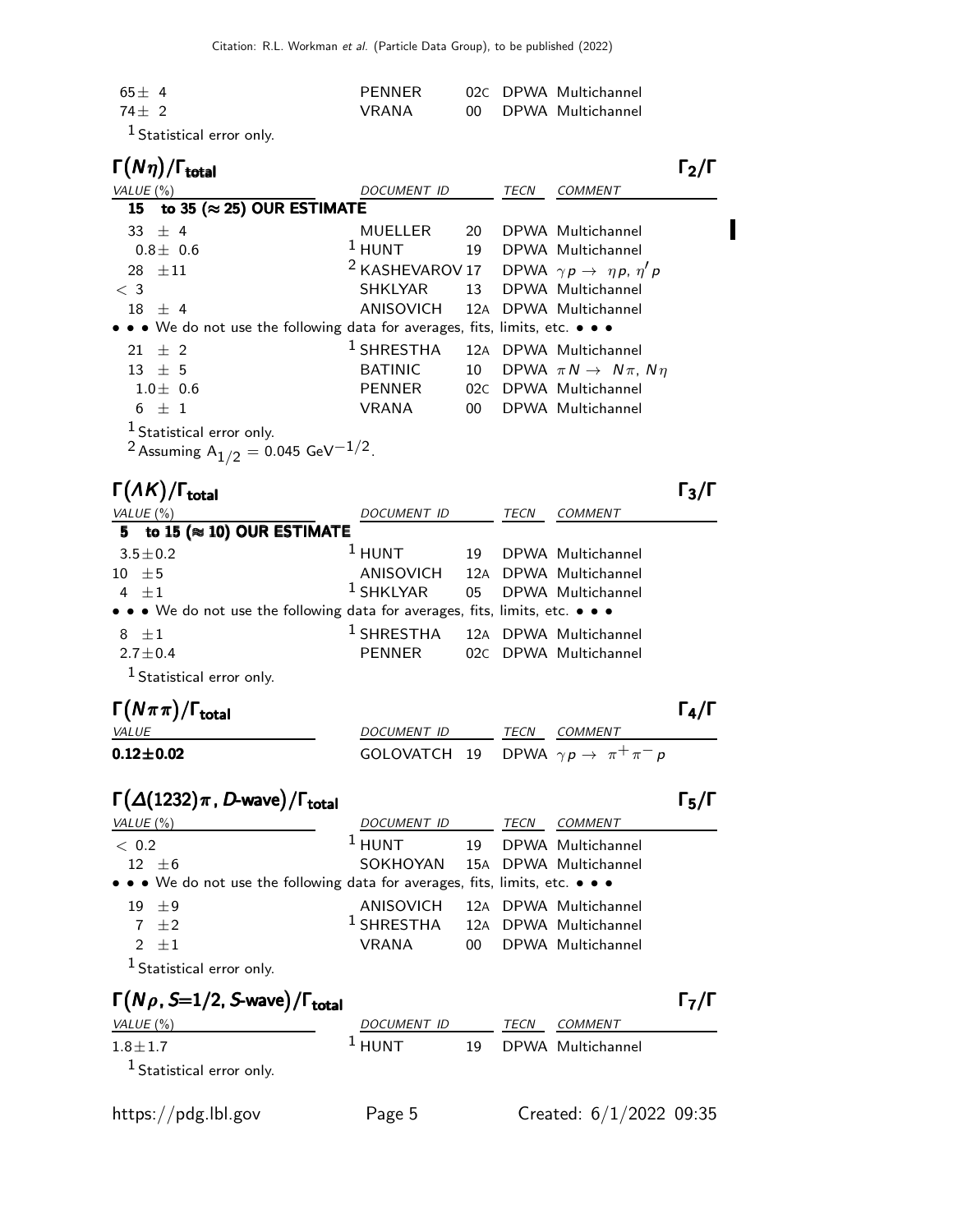| $\Gamma(N\rho, S=3/2, D$ -wave)/ $\Gamma_{\text{total}}$                      |               |                 |      |                       | $\mathsf{I}_8/\mathsf{\Gamma}$             |
|-------------------------------------------------------------------------------|---------------|-----------------|------|-----------------------|--------------------------------------------|
| VALUE $(\%)$                                                                  | DOCUMENT ID   |                 | TECN | <b>COMMENT</b>        |                                            |
| $15 \pm 3$                                                                    | $1$ HUNT      | 19              |      | DPWA Multichannel     |                                            |
| $1$ Statistical error only.                                                   |               |                 |      |                       |                                            |
| $\Gamma(N\sigma)/\Gamma_{\rm total}$                                          |               |                 |      |                       | Го/Г                                       |
| VALUE $(\%)$                                                                  | DOCUMENT ID   |                 | TECN | <b>COMMENT</b>        |                                            |
| $12 + 4$                                                                      | $1$ HUNT      | 19              |      | DPWA Multichannel     |                                            |
| $10 + 8$                                                                      | SOKHOYAN      | 15A             |      | DPWA Multichannel     |                                            |
| • • • We do not use the following data for averages, fits, limits, etc. • • • |               |                 |      |                       |                                            |
| $\langle 1$                                                                   | $^1$ SHRESTHA | 12A             |      | DPWA Multichannel     |                                            |
| $1 \pm 1$                                                                     | <b>VRANA</b>  | 00 <sup>1</sup> |      | DPWA Multichannel     |                                            |
| $1$ Statistical error only.                                                   |               |                 |      |                       |                                            |
| $\Gamma(N(1440)\pi)/\Gamma_{\rm total}$                                       |               |                 |      |                       | $\mathsf{L}_{\mathbf{10}}/\mathsf{\Gamma}$ |
| VALUE $(\%)$                                                                  | DOCUMENT ID   |                 | TECN | <b>COMMENT</b>        |                                            |
| $2+1$                                                                         | $1$ HUNT      | 19              |      | DPWA Multichannel     |                                            |
| $16 + 10$                                                                     | SOKHOYAN      | 15A             |      | DPWA Multichannel     |                                            |
| • • We do not use the following data for averages, fits, limits, etc. • • •   |               |                 |      |                       |                                            |
| $\langle 1$                                                                   | $^1$ SHRESTHA |                 |      | 12A DPWA Multichannel |                                            |
| $3+1$                                                                         | <b>VRANA</b>  | $00-1$          |      | DPWA Multichannel     |                                            |
| <sup>1</sup> Statistical error only.                                          |               |                 |      |                       |                                            |
|                                                                               |               |                 |      |                       |                                            |

#### N(1650) PHOTON DECAY AMPLITUDES AT THE POLE

# $N(1650) \rightarrow p\gamma$ , helicity-1/2 amplitude A<sub>1/2</sub>

| MODULUS (GeV <sup>-1/2</sup> )                                                | $PHASE$ ( $\circ$ ) | <i>DOCUMENT ID</i> |    | TECN        | <b>COMMENT</b>        |
|-------------------------------------------------------------------------------|---------------------|--------------------|----|-------------|-----------------------|
| $0.032 \pm 0.006$                                                             | $7 + 7$             | ANISOVICH          |    |             | 17D DPWA Multichannel |
| $0.023 + 0.003$                                                               | $6^{+28}_{-15}$     | <b>ROENCHEN</b>    | 14 | <b>DPWA</b> |                       |
| • • • We do not use the following data for averages, fits, limits, etc. • • • |                     |                    |    |             |                       |
| $0.032 \pm 0.007$                                                             | $-2 + 11$           | <b>ANISOVICH</b>   |    |             | 15A DPWA Multichannel |
| 0.059                                                                         | $-14$               | <b>ROENCHEN</b>    |    |             | 15A DPWA Multichannel |
| $0.032 \pm 0.006$                                                             | $-2 + 11$           | SOKHOYAN           |    |             | 15A DPWA Multichannel |

# $N(1650) \rightarrow n\gamma$ , helicity-1/2 amplitude A<sub>1/2</sub>

| MODULUS (GeV $^{-1/2}$ ) PHASE ( $^{\circ}$ )                                 |            | <b>DOCUMENT ID</b>              | TECN | <i>COMMENT</i> |
|-------------------------------------------------------------------------------|------------|---------------------------------|------|----------------|
| $0.016\pm0.004$                                                               | $-28 + 10$ | ANISOVICH 17D DPWA Multichannel |      |                |
| • • • We do not use the following data for averages, fits, limits, etc. • • • |            |                                 |      |                |
| $0.019\pm0.006$                                                               | $0 + 15$   | ANISOVICH 15A DPWA Multichannel |      |                |

### N(1650) BREIT-WIGNER PHOTON DECAY AMPLITUDES

## $N(1650) \rightarrow p\gamma$ , helicity-1/2 amplitude  $A_{1/2}$

| VALUE (GeV $^{-1/2}$ )                         | DOCUMENT ID                            | TECN | <b>COMMENT</b>                                         |
|------------------------------------------------|----------------------------------------|------|--------------------------------------------------------|
| 0.035 to 0.055 ( $\approx$ 0.045) OUR ESTIMATE |                                        |      |                                                        |
| $0.0605 \pm 0.0077$                            |                                        |      | GOLOVATCH 19 DPWA $\gamma p \rightarrow \pi^+ \pi^- p$ |
| $0.048 \pm 0.003$                              | <sup>1</sup> HUNT 19 DPWA Multichannel |      |                                                        |
| $0.032 \pm 0.006$                              | SOKHOYAN 15A DPWA Multichannel         |      |                                                        |
| https://pdg.lbl.gov                            | Page 6                                 |      | Created: $6/1/2022$ 09:35                              |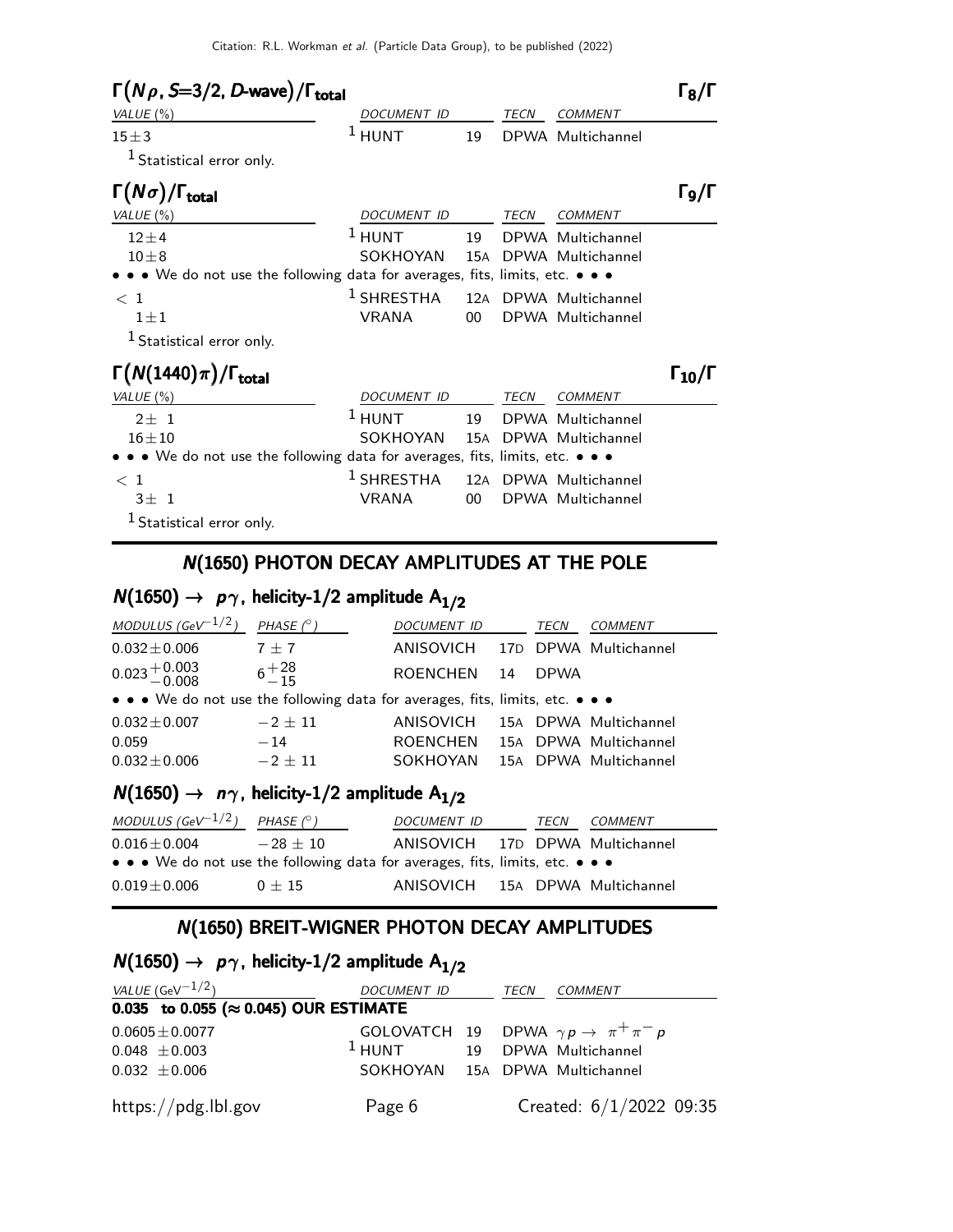|       | $0.063 \pm 0.006$                                                             | <sup>1</sup> SHKLYAR 13 DPWA Multichannel                 |  |                              |
|-------|-------------------------------------------------------------------------------|-----------------------------------------------------------|--|------------------------------|
|       | $0.055 \pm 0.030$                                                             | <sup>1</sup> WORKMAN 12A DPWA $\gamma N \rightarrow N\pi$ |  |                              |
|       | $0.022 \pm 0.007$                                                             | <sup>1</sup> DUGGER 07 DPWA $\gamma N \to \pi N$          |  |                              |
|       | • • • We do not use the following data for averages, fits, limits, etc. • • • |                                                           |  |                              |
|       | $0.033 \pm 0.007$                                                             | ANISOVICH 12A DPWA Multichannel                           |  |                              |
|       | $0.030 \pm 0.003$                                                             | <sup>1</sup> SHRESTHA 12A DPWA Multichannel               |  |                              |
| 0.033 |                                                                               | DRECHSEL                                                  |  | 07 DPWA $\gamma N \to \pi N$ |
| 0.049 |                                                                               | PENNER                                                    |  | 02D DPWA Multichannel        |
|       |                                                                               |                                                           |  |                              |

<sup>1</sup> Statistical error only.

# $N(1650) \rightarrow n\gamma$ , helicity-1/2 amplitude A<sub>1/2</sub>

| VALUE (GeV $^{-1/2}$ )                                                        | DOCUMENT ID                     |     | TECN | <b>COMMENT</b>                        |
|-------------------------------------------------------------------------------|---------------------------------|-----|------|---------------------------------------|
| $-0.040$ to 0.030 ( $\approx -0.010$ ) OUR ESTIMATE                           |                                 |     |      |                                       |
| $0.001 \pm 0.006$                                                             | $1$ HUNT                        | 19  |      | DPWA Multichannel                     |
| $0.025 \pm 0.020$                                                             | ANISOVICH 13B DPWA Multichannel |     |      |                                       |
| $-0.040 \pm 0.010$                                                            | $1$ CHEN                        |     |      | 12A DPWA $\gamma N \rightarrow \pi N$ |
| • • • We do not use the following data for averages, fits, limits, etc. • • • |                                 |     |      |                                       |
| $0.011 \pm 0.002$                                                             | $1$ SHRESTHA                    |     |      | 12A DPWA Multichannel                 |
| 0.009                                                                         | DRECHSEL                        | 07  |      | DPWA $\gamma N \rightarrow \pi N$     |
| $-0.011$                                                                      | <b>PENNER</b>                   | 02D |      | DPWA Multichannel                     |
| <sup>1</sup> Statistical error only.                                          |                                 |     |      |                                       |

#### N(1650) REFERENCES

For early references, see Physics Letters 111B 1 (1982).

| AFZAL            | 20              | PRL 125 152002         | F. Afzal et al.                      | (CBELSA/TAPS Collab.)    |
|------------------|-----------------|------------------------|--------------------------------------|--------------------------|
| MUELLER          | 20              | PL B803 135323         | J. Mueller et al.                    | (CBELSA/TAPS Collab.)    |
| <b>GOLOVATCH</b> | 19              | PL B788 371            | E. Golovatch et al.                  | (CLAS Collab.)           |
| <b>HUNT</b>      | 19              | PR C99 055205          | B.C. Hunt, D.M. Manley               |                          |
| ANISOVICH        | 17A             | PRL 119 062004         | A.V. Anisovich et al.                |                          |
| ANISOVICH        | 17 <sub>D</sub> | PR C95 035211          | A.V. Anisovich et al.                |                          |
| KASHEVAROV       | 17              | PRL 118 212001         | V.L. Kashevarov et al.               | (A2/MAMI Collab.)        |
| ANISOVICH        | 15A             | EPJ A51 72             | A.V. Anisovich et al.                |                          |
| <b>ROENCHEN</b>  | 15A             | EPJ A51 70             | D. Roenchen et al.                   |                          |
| SOKHOYAN         | 15A             | EPJ A51 95             | V. Sokhoyan et al.                   | (CBELSA/TAPS Collab.)    |
| <b>PDG</b>       | 14              | CP C38 070001          | K. Olive et al.                      | (PDG Collab.)            |
| <b>ROENCHEN</b>  | 14              | EPJ A50 101            | D. Roenchen et al.                   |                          |
| Also             |                 | EPJ A51 63 (errat.)    | D. Roenchen et al.                   |                          |
| <b>SVARC</b>     | 14              | PR C89 045205          | A. Svarc et al.                      | (RBI Zagreb, UNI Tuzla)  |
| ANISOVICH        | 13B             | EPJ A49 67             | A.V. Anisovich et al.                |                          |
| <b>SHKLYAR</b>   | 13              | PR C87 015201          | V. Shklyar, H. Lenske, U. Mosel      | (GIES)                   |
| ANISOVICH        | 12A             | EPJ A48 15             | A.V. Anisovich et al.                | (BONN, PNPI)             |
| <b>CHEN</b>      | 12A             | PR C86 015206          | W. Chen et al.                       | (DUKE, GWU, MSST, ITEP+) |
| <b>SHRESTHA</b>  | 12A             | PR C86 055203          | M. Shrestha, D.M. Manley             | (KSU)                    |
| <b>WORKMAN</b>   | 12A             | PR C86 015202          | R. Workman et al.                    | (GWU)                    |
| <b>BATINIC</b>   | 10              | PR C82 038203          | M. Batinic et al.                    | (ZAGR)                   |
| <b>DRECHSEL</b>  | 07              | EPJ A34 69             | D. Drechsel, S.S. Kamalov, L. Tiator | (MAINZ, JINR)            |
| <b>DUGGER</b>    | 07              | PR C76 025211          | M. Dugger et al.                     | (JLab CLAS Collab.)      |
| ARNDT            | 06              | PR C74 045205          | R.A. Arndt et al.                    | (GWU)                    |
| <b>SHKLYAR</b>   | 05              | PR C72 015210          | V. Shklyar, H. Lenske, U. Mosel      | (GIES)                   |
| <b>PENNER</b>    | 02C             | PR C66 055211          | G. Penner, U. Mosel                  | GIES)                    |
| <b>PENNER</b>    | 02D             | PR C66 055212          | G. Penner, U. Mosel                  | (GIES)                   |
| BAI              | 01 <sub>B</sub> | PL B510 75             | J.Z. Bai et al.                      | (BES Collab.)            |
| <b>VRANA</b>     | $00\,$          | PRPL 328 181           | T.P. Vrana, S.A. Dytman, T.-S.H. Lee | (PITT, ANL)              |
| <b>HOEHLER</b>   | 93              | $\pi N$ Newsletter 9 1 | G. Hohler                            | (KARL)                   |